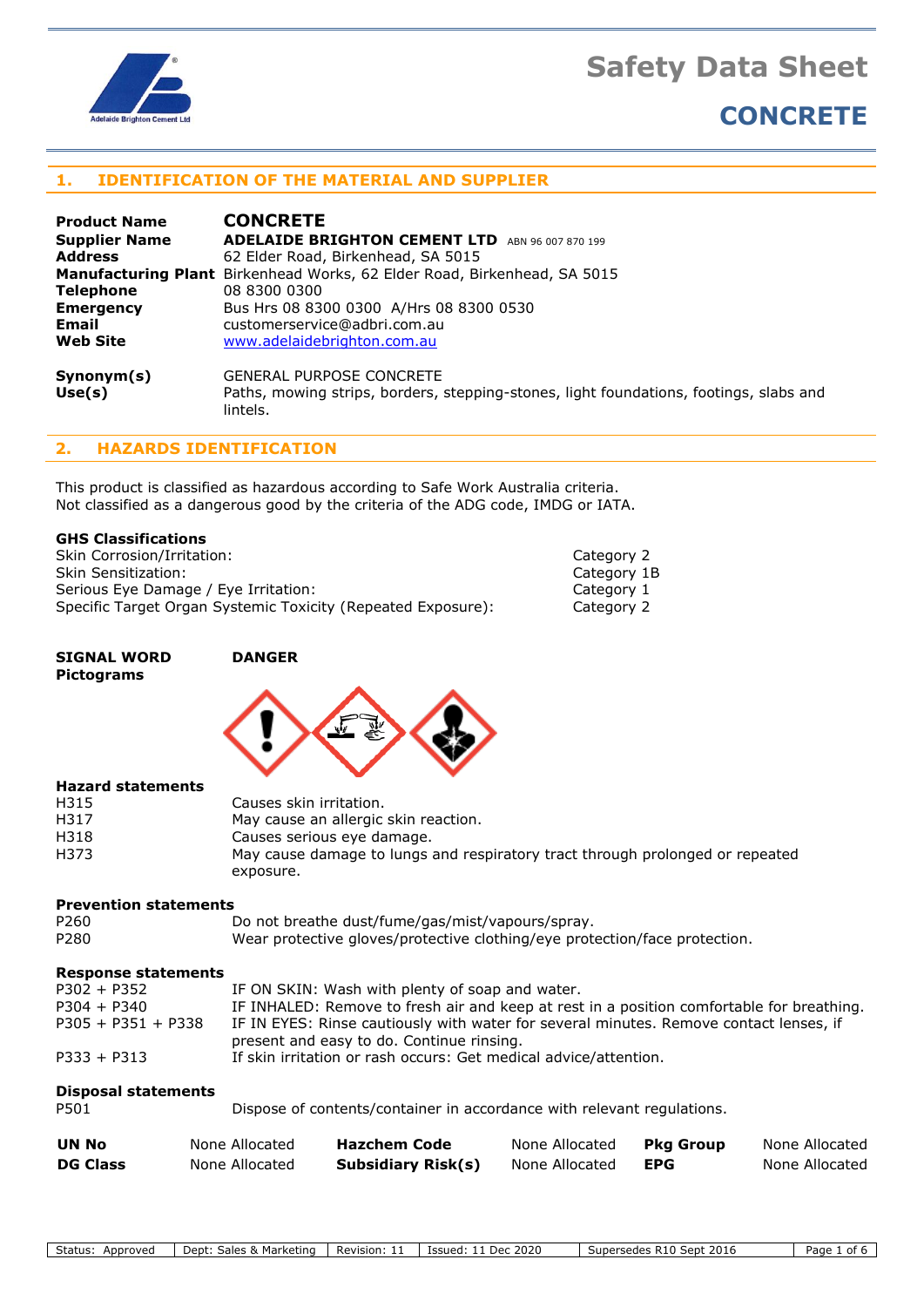

## **CONCRETE**

## **3. COMPOSITION/INFORMATION ON INGREDIENTS**

A small proportion of the fine dust associated with this product will contain 'Respirable Crystalline Quartz' (RCQ). While the product is wet and being applied as per the directions on the package the amount of airborne RCQ will be minimal but it is still recommended that proper PPE is worn. Once dry any residues, grinding or strong abrasive forces may reintroduce RCQ into the air so caution should be taken.

| Ingredient                  | <b>Formula</b>                      | Conc.        | CAS No.    |
|-----------------------------|-------------------------------------|--------------|------------|
| PORTLAND CEMENT             | Not Available                       | Up to $20\%$ | 65997-15-1 |
| FLY ASH                     | Not Available                       | Up to $5\%$  | 68131-74-8 |
| <b>GYPSUM</b>               | CaSO <sub>4</sub> 2H <sub>2</sub> O | $1 - 3%$     | 10101-41-4 |
| CRYSTALLINE SILICA (QUARTZ) | SiO <sub>2</sub>                    | Up to $60\%$ | 14808-60-7 |
| CHROMIUM (VI) HEXAVALENT    | $Cr^{6+}$                           | Trace        | 18540-29-9 |

\*Aggregates used may be siliceous and/or dolomitic stone.

#### **4. FIRST AID MEASURES**

| <b>Eye</b>                                                    | Flush thoroughly with flowing water for at least 15 minutes and seek medical attention if<br>symptoms persist. If wet cement is splashed into the eyes flush thoroughly with flowing<br>water for 15 minutes and seek urgent medical attention.                                                                                                                                                                                                                                                                          |  |
|---------------------------------------------------------------|--------------------------------------------------------------------------------------------------------------------------------------------------------------------------------------------------------------------------------------------------------------------------------------------------------------------------------------------------------------------------------------------------------------------------------------------------------------------------------------------------------------------------|--|
| <b>Inhalation</b>                                             | Remove from dusty area to fresh air. If symptoms persist, seek medical attention.                                                                                                                                                                                                                                                                                                                                                                                                                                        |  |
| <b>Skin</b>                                                   | Remove heavily contaminated clothing immediately. Wash off skin thoroughly with water.<br>A shower may be required. Seek medical attention for persistant irritation or burning of<br>the skin                                                                                                                                                                                                                                                                                                                           |  |
| <b>Ingestion</b>                                              | Rinse mouth and lips with water. Do not induce vomiting. Give water to drink to dilute<br>stomach contents. If symptoms persist, seek medical attention.                                                                                                                                                                                                                                                                                                                                                                 |  |
| <b>Advice to Doctor</b>                                       | Treat symptomatically.                                                                                                                                                                                                                                                                                                                                                                                                                                                                                                   |  |
| <b>First Aid Facilities</b>                                   | Eye wash station.                                                                                                                                                                                                                                                                                                                                                                                                                                                                                                        |  |
| <b>Additional Information - Aggravated Medical Conditions</b> |                                                                                                                                                                                                                                                                                                                                                                                                                                                                                                                          |  |
| <b>Inhalation</b>                                             | Over exposure resulting from prolonged and repeated inhalation of dust containing<br>crystalline silica can cause bronchitis, silicosis (scarring of the lung.) It may also increase<br>the risk of scleroderma (a disease affecting the connective tissue of the skin, joints, blood<br>vessels and internal organs) and lung cancer. Epidemiological studies have shown that<br>smoking increases the risk of bronchitis, silicosis (scaring of the lung) and lung cancer in<br>persons exposed to crystalline silica. |  |
| <b>Skin</b>                                                   | Prolonged and repeated skin contact with cement in wet concrete, mortars and slurries<br>may result in irritant dermatitis or alkaline burns.                                                                                                                                                                                                                                                                                                                                                                            |  |
| <b>Eye</b>                                                    | Irritating to the eye. If wet cement is splashed into the eye alkaline burns can cause<br>permanent damage.                                                                                                                                                                                                                                                                                                                                                                                                              |  |

## **5. FIRE FIGHTING**

| Flammability              | Non flammable. Does not support combustion of other materials.        |
|---------------------------|-----------------------------------------------------------------------|
| <b>Fire and Explosion</b> | No fire or explosion hazard exists.                                   |
| Extinguishing             | Non flammable; use suitable extinguishing agent for surrounding fire. |
| <b>Hazchem Code</b>       | None.                                                                 |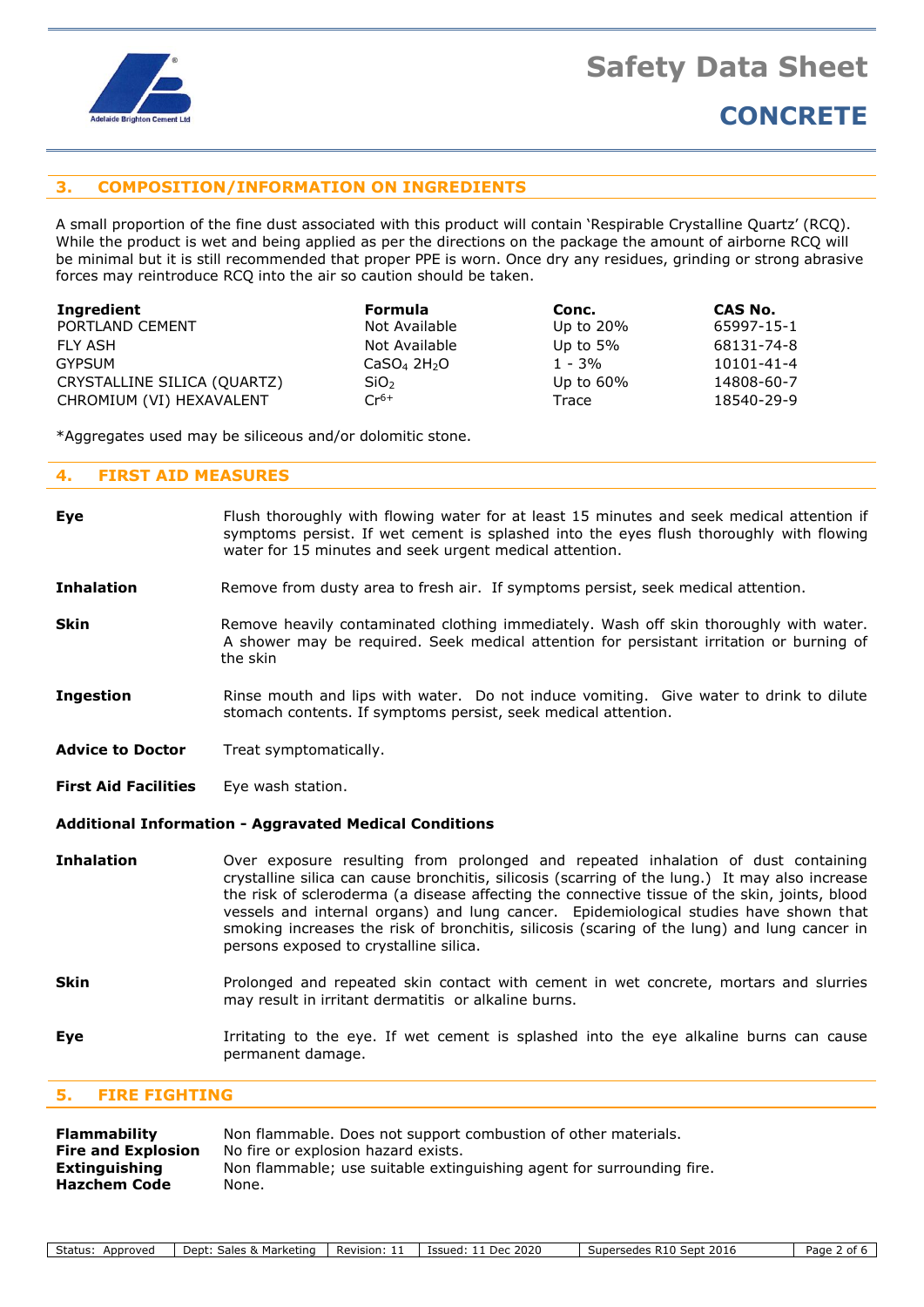

## **CONCRETE**

## **6. ACCIDENTAL RELEASE MEASURES**

- **Spillage** If spilt (bulk), contact emergency services if appropriate. Wear dust-proof goggles, PVC/rubber gloves, a Class P2 respirator (where an inhalation risk exists), coveralls and rubber boots. Clear area of all unprotected personnel. Prevent spill entering drains or waterways. Collect and place in sealable containers for disposal or reuse. Avoid generating dust.
- **Emergency** Follow safety requirements for personal protection under Section 8 Exposure **Procedures Controls/Personal Protection.**

#### **7. HANDLING AND STORAGE**

**Storage** Store off the floor in the original bags in a cool, dry, well ventilated area, removed from excessive moisture and heat. Ensure packages are adequately labelled, protected from physical damage and sealed when not in use.

**Handling** Concrete is supplied in 20 and 30 kg bags. Recognised local safe lifting methods should be used.

> Before use carefully read the product label. Use of safe work practices are recommended to avoid eye or skin contact and inhalation. Observe good personal hygiene, including washing hands before eating. Prohibit eating, drinking and smoking in contaminated areas.

**Property/** Refer to Section 13. **Environmental**

## **8. EXPOSURE CONTROLS/PERSONAL PROTECTION**

| <b>Ventilation</b>                  | Do not inhale dust/powder. Use with adequate ventilation. Where a dust inhalation<br>hazard exists, mechanical extraction ventilation is recommended. Maintain dust levels<br>below the recommended exposure standard.                                                                                                                                                                                                                                                                      |
|-------------------------------------|---------------------------------------------------------------------------------------------------------------------------------------------------------------------------------------------------------------------------------------------------------------------------------------------------------------------------------------------------------------------------------------------------------------------------------------------------------------------------------------------|
| <b>Exposure</b><br><b>Standards</b> | CHROMIUM (VI) HEXAVALENT (18540-29-9)<br>ES-TWA: $0.05 \text{ mg/m}^3$ (Chromium VI compounds)<br>FLYASH (68131-74-8)<br>ES-TWA: 10 mg/m <sup>3</sup> (Respirable Dust)<br>GYPSUM (10101-41-4)<br>ES-TWA: 10 $mg/m3$ (Respirable Dust)<br>PORTLAND CEMENT (65997-15-1)<br>ES-TWA: 10 mg/m <sup>3</sup> (Respirable Dust)<br>SILICA, CRYSTALLINE - QUARTZ (14808-60-7)<br>ES-TWA: 0.05 mg/m <sup>3</sup> (Respirable Dust). Under Model WHS Law adopted in most<br>Australian jurisdictions. |
| <b>PPE</b>                          | Wear dust-proof goggles and rubber or PVC gloves. Where an inhalation risk exists, wear<br>a Class P2 respirator. If there is potential for prolonged and/or excessive skin contact,<br>wear coveralls. At high dust levels, wear a Class P3 respirator or a Powered Air Purifying                                                                                                                                                                                                          |



Respirator (PAPR) with Class P3 filter.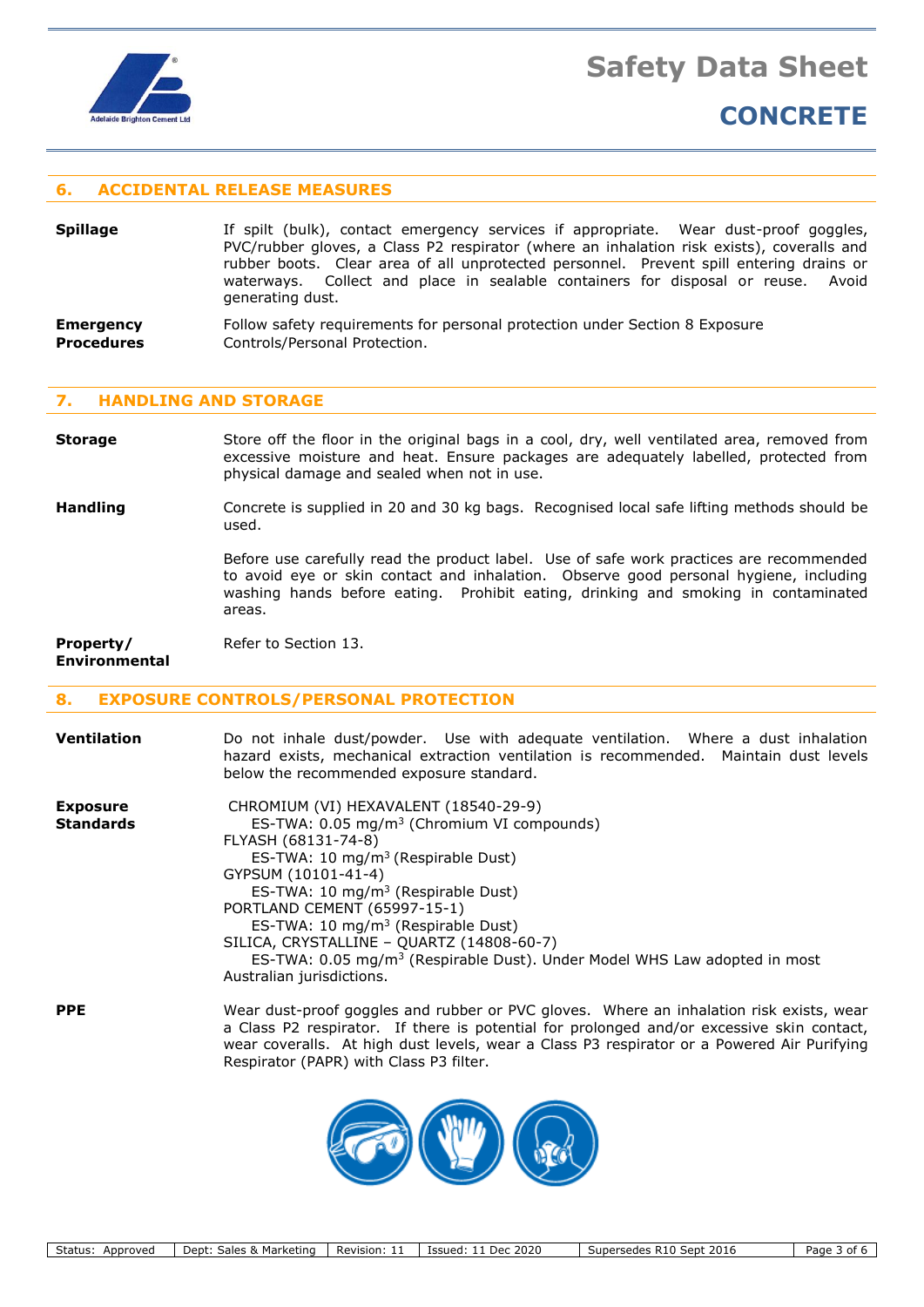

## **CONCRETE**

## **9. PHYSICAL AND CHEMICAL PROPERTIES**

**Appearance A grey cementitious mixture** containing fine and coarse aggregate with particles up to 10 mm in size. **Odour** Odourless **Specific Gravity** Average Approx 2.3 **pH** Approximately 12 **1988 Marsh 1989 Metalwang Metalwang Metalwang Metalwang Metalwang Metalwang Metalwang Metalwang Metalwang Metalwang Metalwang Metalwang Metalwang Metalwang Metalwang Metalwang Metalwang Metalwang Met Vapour Pressure** Not Available **Flammability** Non Flammable **Vapour Density Not Available <b>Flash Point Flash Point** Mot Relevant **Not Relevant Relevant Relevant Relevant Boiling Point** Not Available **Upper Explosion Limit** Not Relevant **Melting Point Communist Communist Communist Communist Communist Communist Communist Communist Communist Communist Communist Communist Communist Communist Communist Communist Communist Communist Communist Communist Commu Bulk Density** Dry 1500 to 1700 kg/m<sup>3</sup> Compacted (cast) 2250 - 2400 kg/m<sup>3</sup> **Particle Size** Up to nominal 10 mm

**Autoignition Temperature** 

**Solubility (water)** Slight, hardens on mixing with water

## **10. STABILITY AND REACTIVITY**

**Chemical Stability** Chemically Stable

**Conditions to Avoid** Keep free of moisture

**Incompatible** Incompatible with oxidising agents (eg hypochlorites), ethanol, acids (eg hydrofluoric acid) **Materials** and interhalogens (eg chlorine trifluoride). Water contact may increase product

**Decomposition** Unlikely to evolve toxic gases when heated to decomposition.

## **Products**

## **Hazardous Reactions** None

## **11. TOXICOLOGICAL INFORMATION**

**Acute Toxicity** No known toxicity data available for this product.

**Eye I**rritant upon contact with dust. Over exposure may result in pain, redness, corneal burns and ulceration with possible permanent damage.

- **Inhalation** Irritating to the respiratory system, causing coughing and sneezing. Over exposure may result in severe mucous membrane irritation and bronchitis. Hexavalent chromium is reported to cause respiratory sensitisation, however due to the trace amount present, a hazard is not anticipated under normal conditions of use. Crystalline silica can cause silicosis (lung disease) with chronic over exposure, however due to low levels present and product application, adverse health effects are not anticipated.
- **Skin** Irritating to the skin. Prolonged and repeated contact with powder or wetted form may result in skin rash, dermatitis and sensitisation.
- **Ingestion** Slightly corrosive. Ingestion may result in burns to the mouth and throat, with vomiting and abdominal pain. Due to product form, ingestion is not considered a likely exposure route.
- **Mutagenicity** Insufficient data available for this product to classify as a mutagen.

**Carcinogenicity** Concrete is not classified as a carcinogen by NOHSC. Crystalline silica and hexavalent chromium compounds are classified as carcinogenic to humans (IARC Group 1), however due to low levels present and product application, the criteria for classification is not met.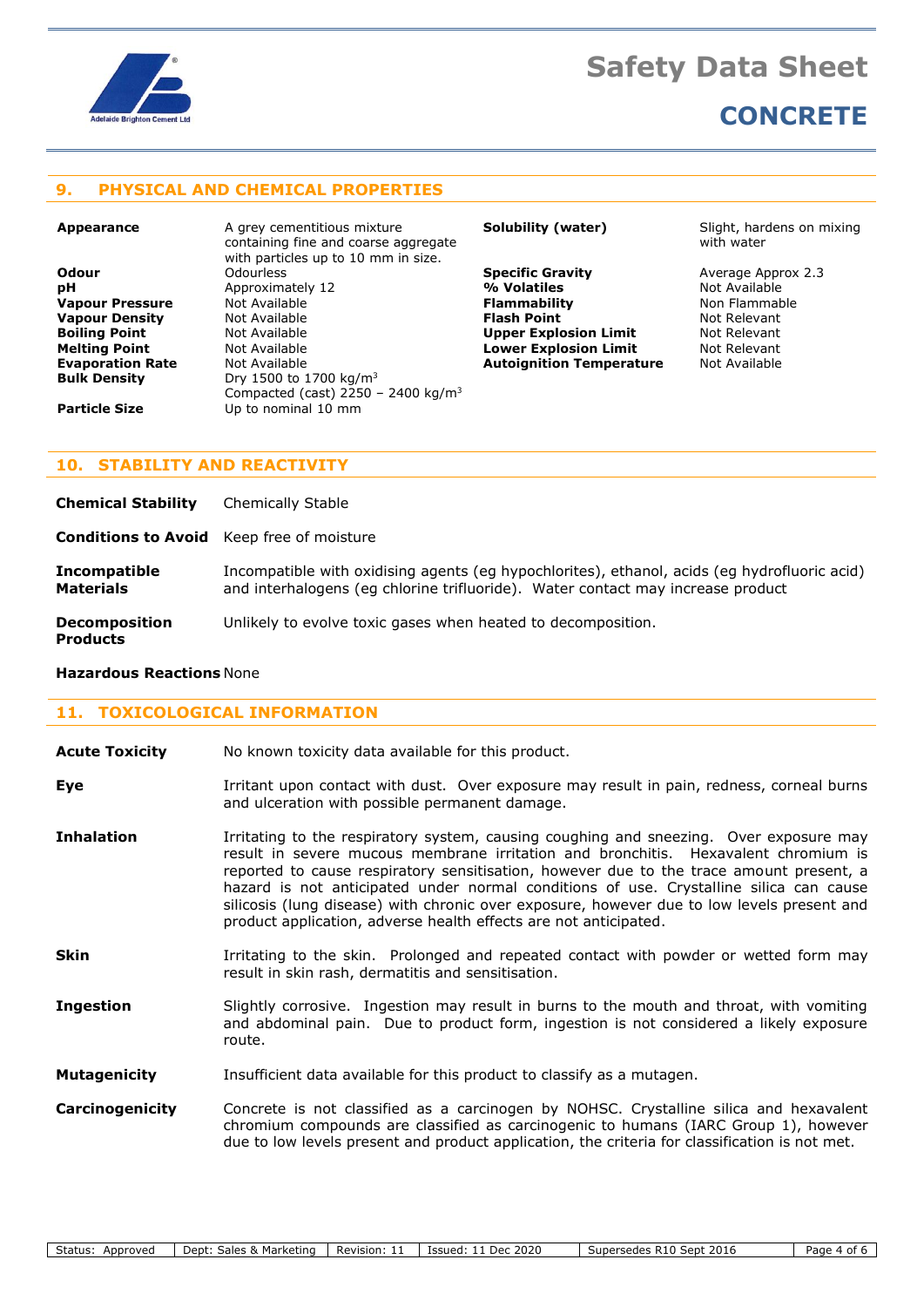

**Degradability**

## **CONCRETE**

## **12. ECOLOGICAL INFORMATION**

**Toxicity Product forms an alkaline slurry when mixed with water. This product is non toxic to** aquatic life forms when present in cured solid form.

**Persistence &** Product is persistent and would have a low degradability.

**Mobility in soil** A low mobility would be expected in a landfill situation.

## **13. DISPOSAL CONSIDERATIONS**

- Waste Disposal Reuse or recycle where possible. Alternatively, ensure product is covered with moist soil to prevent dust generation and dispose of to an approved landfill site. Contact the manufacturer for additional information.
- Legislation **Dispose of in accordance with relevant local legislation. Keep out of sewer and stormwater** drains.

## **14. TRANSPORT INFORMATION**

Not classified as a dangerous good by the criteria of the ADG Code.

Drivers of trucks transporting bagged product should ensure that the bags are properly restrained.

| <b>Shipping Name</b> | None Allocated |                           |                |                  |                |
|----------------------|----------------|---------------------------|----------------|------------------|----------------|
| UN No                | None Allocated | <b>Hazchem Code</b>       | None Allocated | <b>Pkg Group</b> | None Allocated |
| <b>DG Class</b>      | None Allocated | <b>Subsidiary Risk(s)</b> | None Allocated | <b>EPG</b>       | None Allocated |

#### **15. REGULATORY INFORMATION**

| <b>Poison</b>   | A poison schedule number has not been allocated to this product using the criteria in the |
|-----------------|-------------------------------------------------------------------------------------------|
| <b>Schedule</b> | Standard for the Uniform Scheduling of Drugs and Poisons (SUSDP).                         |
| <b>AICS</b>     | All chemicals listed on the Australian Inventory of Chemical Substances (AICS).           |

#### **16. OTHER INFORMATION**

**Additional** CEMENT CONTACT DERMATITIS: Individuals using wet cement, mortar, grout or concrete **Information** could be at risk of developing cement dermatitis. Symptoms of exposure include itchy, tender, swollen, hot, cracked or blistering skin with the potential for sensitisation. The dermatitis is due to the presence of soluble hexavalent chromium.

> IARC – GROUP 1 – PROVEN HUMAN CARCINOGEN. This product contains an ingredient for which there is sufficient evidence to have been classified by the International Agency for Research into Cancer as a human carcinogen. The use of products known to be human carcinogens should be strictly monitored and controlled.

> RESPIRATORS: In general the use of respirators should be limited and engineering controls employed to avoid exposure. If respiratory equipment must be worn ensure correct respirator selection and training is undertaken. Remember that some respirators may be extremely uncomfortable when used for long periods. The use of air powered or air supplied respirators should be considered where prolonged or repeated use is necessary.